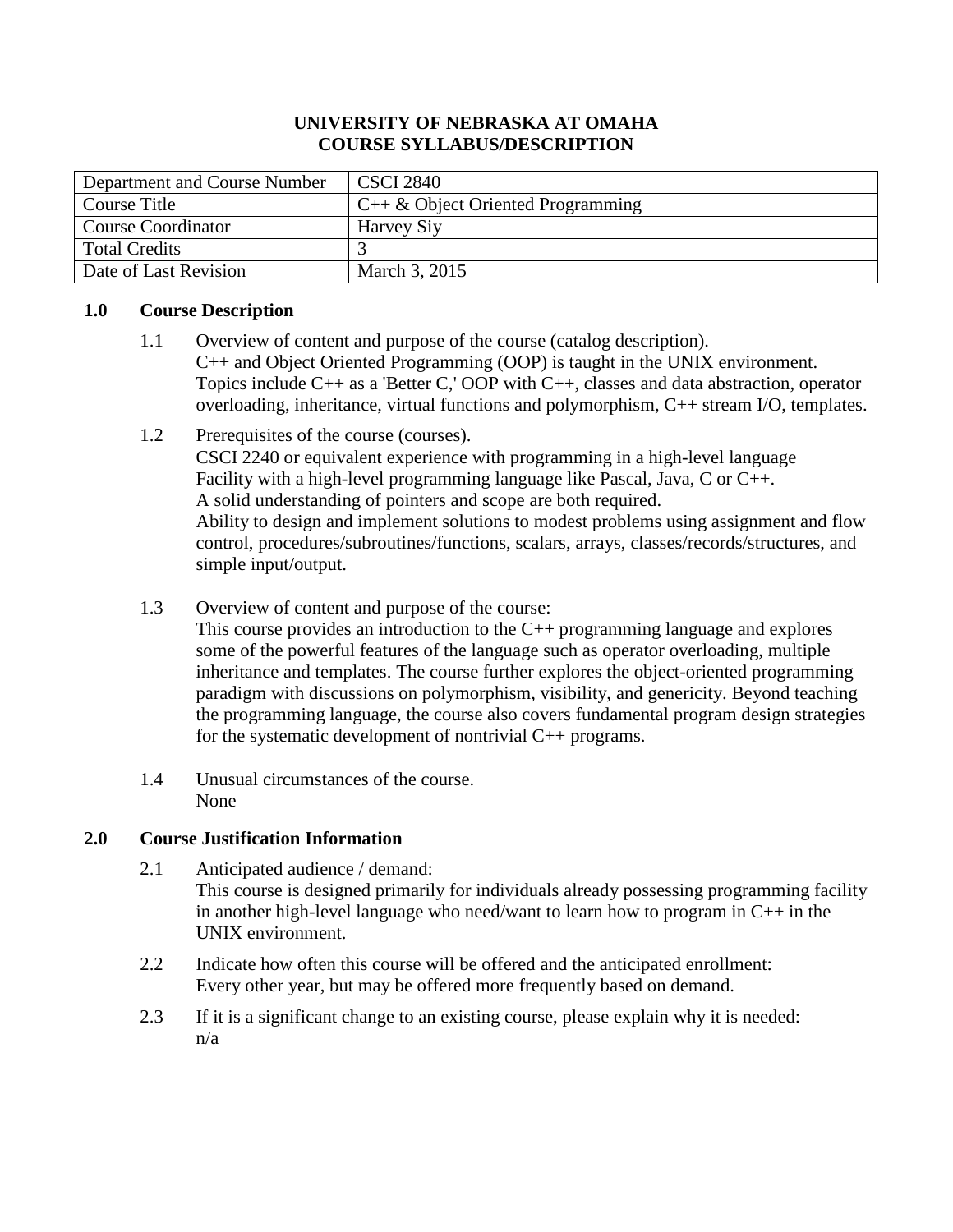# **3.0 Objectives**

- 3.1 Be able to construct syntactically correct  $C_{++}$  programs using all language features, as well as recognize and correct syntax error in ANSI C++ programs.
- 3.2 Be able to effectively use C++ streams for input and output.
- 3.3 Be able to effectively use C++ classes, this includes the use of inheritance and polymorphism.
- 3.4 Be able to effectively use and overload operators in C++.
- 3.5 Be able to effectively use templates in  $C_{++}$ .
- 3.6 Be able to manage memory using the new and delete operators in C++.
- 3.7 Be able to use the STL containers, including. This includes inheriting from them to create user data types.

# **4.0 Content and Organization**

|     |                                                               | Contact hours |
|-----|---------------------------------------------------------------|---------------|
| 4.1 | Introduction                                                  | 3.0           |
|     | History and characteristics of $C++$<br>4.1.1                 |               |
|     | 4.1.2 Comparing C++ and Java                                  |               |
| 4.2 | Stream input and output                                       | 3.0           |
|     | 4.2.1 Basic input and output                                  |               |
|     | 4.2.2 Overloading I/O on user and system data types           |               |
|     | 4.2.3<br>File I/O                                             |               |
|     | 4.2.4 Stream internals (binding streams to other I/O devices) |               |
| 4.3 | Object-oriented programming concepts                          | 6.0           |
|     | 4.3.1 Basic composition                                       |               |
|     | 4.3.2 Access levels                                           |               |
|     | 4.3.3 Inheritance and type inference                          |               |
|     | 4.3.4<br>Polymorphism                                         |               |
|     | 4.3.5 Uses of virtual and pure virtual methods                |               |
|     | 4.3.6<br>Multiple inheritance                                 |               |
|     | 4.3.7<br>Anonymous functions and lambdas                      |               |
| 4.4 | Operator overloading                                          | 3.0           |
|     | 4.4.1 Simple overloading                                      |               |
|     | 4.4.2 Unary and Binary overloads                              |               |
|     | 4.4.3<br>Unary and Binary operators                           |               |
|     | 4.4.4 friend access to private data                           |               |
|     | 4.4.5 Using overloads to accomplish type casting              |               |
| 4.5 | Templates                                                     | 9.0           |
|     | 4.5.1 Basic template use                                      |               |
|     | 4.5.2 Use of templates as construction parameters             |               |
|     | 4.5.3<br>Template metaprogramming                             |               |
| 4.6 | Memory management                                             | 6.0           |
|     | 4.6.1 Using new and delete                                    |               |
|     | 4.6.2 Managing pointers with classes                          |               |
|     | Managing pooled memory with classes<br>4.6.3                  |               |
| 4.7 | STL (standard template library)                               | 9.0           |
|     | 4.7.1 Linear containers (vector, deque, list)                 |               |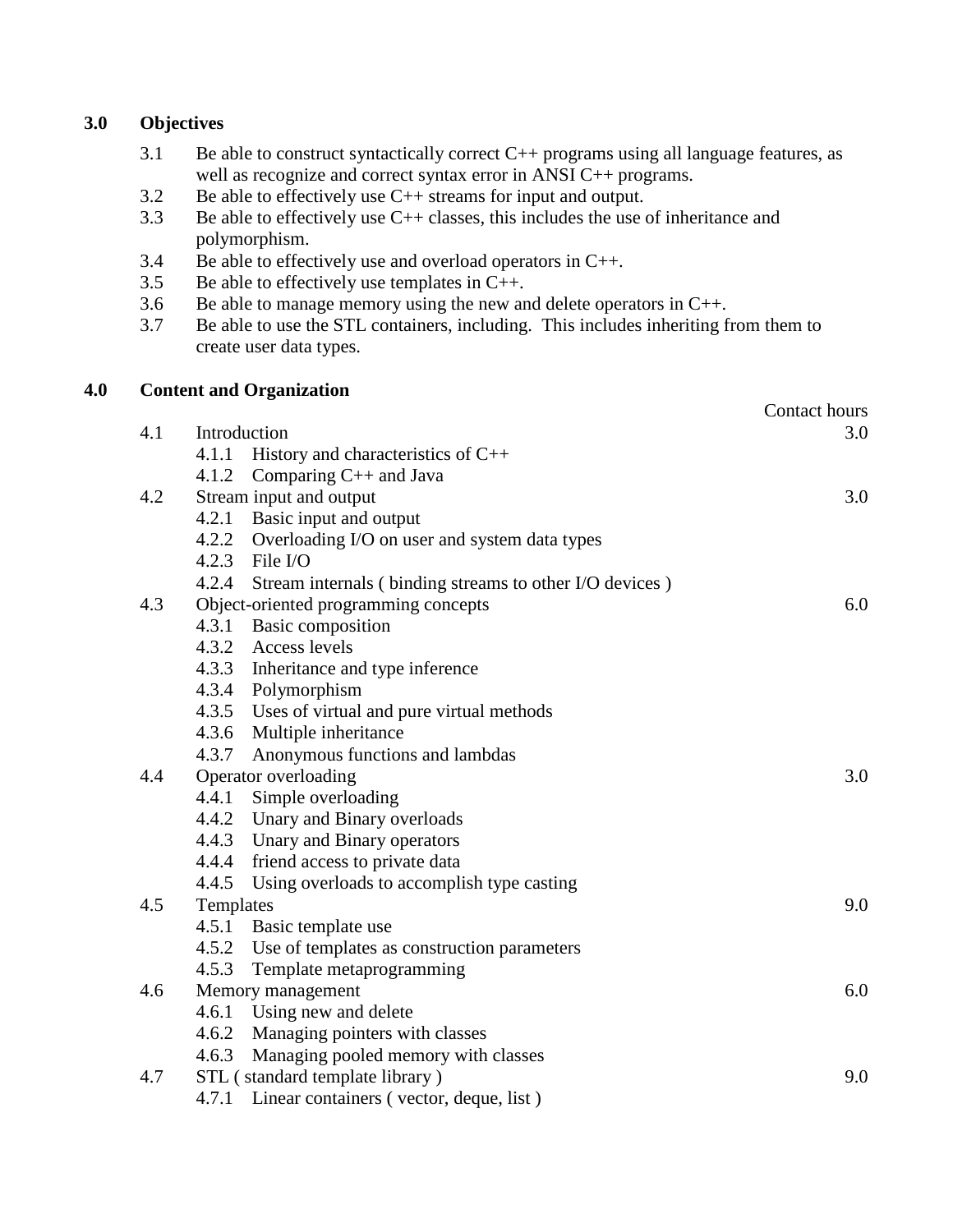- 4.7.2 Iterators ( directional, random access, const, etc )
- 4.7.3 The C++ string type
- 4.7.4 Associative containers (set, mutliset, map, multiset)
- 4.7.5 Algorithms library
- 4.8 Programming larger systems 15.0
	- 4.8.1 Programming idioms
	- 4.8.2 Object-oriented design
	- 4.8.3 Multi-paradigm design

#### **5.0 Teaching Methodology**

- 5.1 Methods to be used This course is presented primarily through lectures, with on-line demonstrations.
- 5.2 Student role in the course

The student in this course will study the C++ programming language in depth, demonstrate understanding of the language by designing, writing and testing numerous programs, and take examinations.

### **6.0 Evaluation Information**

6.1 Describe the typical types of student projects that will be the basis for evaluating student performance:

Students will write a significant number of  $C_{++}$  programs for the class, each of which is to be compiled and executed in a UNIX environment. All programs will use the C preprocessor, and an ANSI C++ compiler  $(g++$  is traditional); commands will be executed using a standard UNIX shell (e.g. bash, sh, csh, ksh). Earlier programs should be completed in a week or less, while some programs later in the semester may require several weeks for completion. For some larger programs, the instructor may provide partially-complete solutions which are to be embellished or modified by the student. Each student will work independently.

6.2 Describe the typical basis for determining the final grade (e.g. weighting of various student projects):

The major portion (typically 60%) of the student's grade will be determined by their success on the programming assignments. Programming assignments will be evaluated for correctness, readability, use of required features, and structure.

Students will work on a relatively complex class project (about 20% of grade) in groups.

A few (two or three) examinations will be given (including the final exam), and will be the basis for the remaining portion of the student's grade.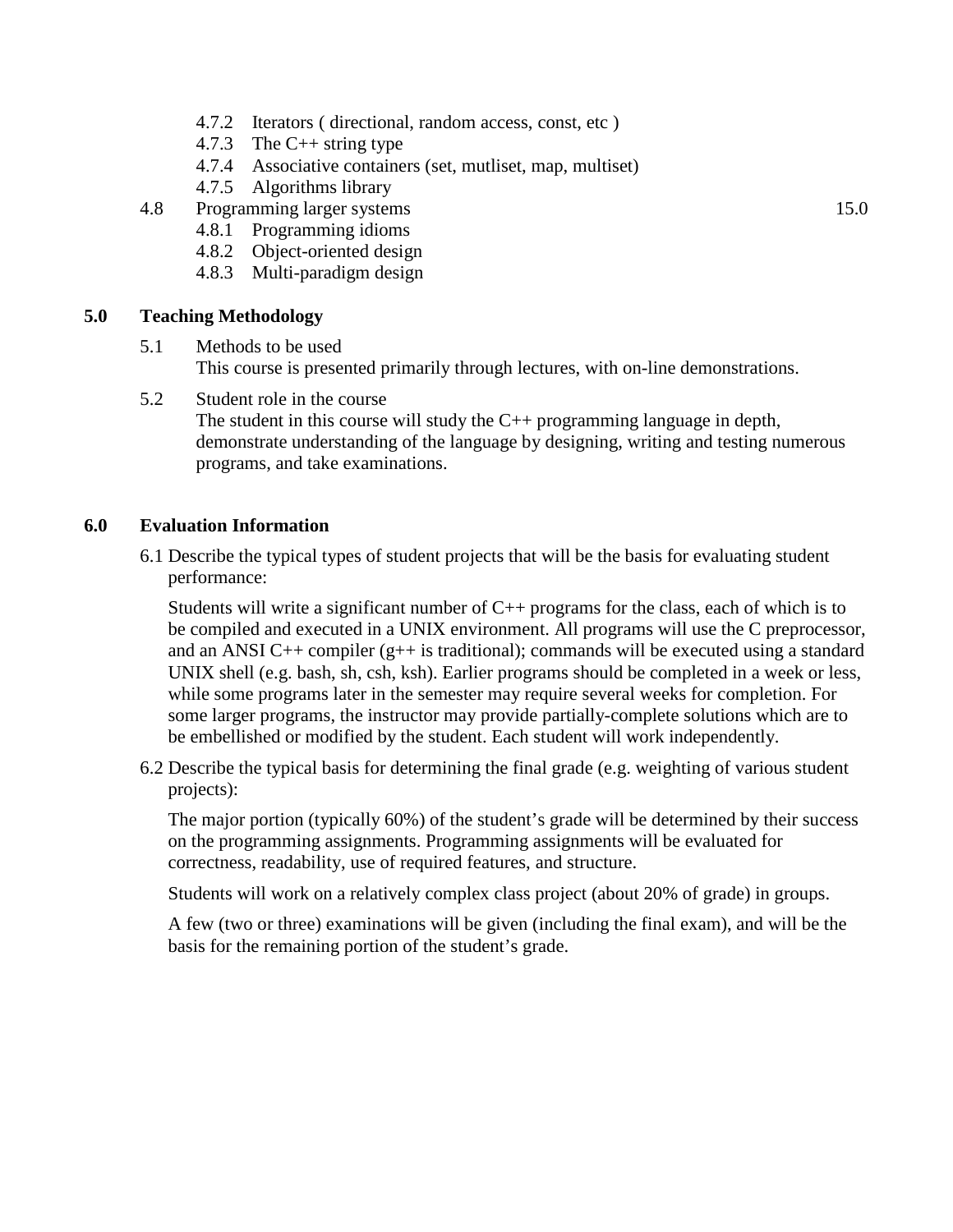#### 6.3 Grading scale and criteria

| Points       | Grade        |
|--------------|--------------|
| $97 - 100\%$ | $A+$         |
| $93 - 96%$   | $\mathsf{A}$ |
| $90 - 92%$   | $A-$         |
| $87 - 89%$   | $B+$         |
| $83 - 86\%$  | B            |
| $80 - 82%$   | $B-$         |
| $77 - 79%$   | $C+$         |
| $73 - 76%$   | C            |
| $70 - 72%$   | $C-$         |
| $67 - 69%$   | $D+$         |
| $63 - 66\%$  | D            |
| $60 - 62\%$  | ו ו          |
| $0 - 59\%$   | F            |
|              |              |

#### **7.0 Resource Material**

7.1 Textbooks and/or other required readings used in course

Marc Gregoire. Professional C++ (3<sup>rd</sup> Edition), Wrox, 2014, ISBN: 978-0470932445.

Nicolai Josuttis. The Standard C++ Library: A Tutorial and Reference  $(2<sup>nd</sup> Edition)$ , Addison-Wesley, 2012, ISBN: 978-0321623218.

*This is not a text book, but rather a programmers reference. It is the best C++ book for intermediate level programmers or those with experience in other high-level languages.*

Bjarne Stroustrup. Programming: Principles and Practice Using  $C_{++}$  (2<sup>nd</sup> Edition), Addison-Wesley, 2014, ISBN: 978-0321992789.

7.2 Other suggested reading materials, if any

International Standards Organization. The C++ Standard (INCITS/ISO/IEC 14882-2014), ANSI, 2014.

As an alternative,<http://www.cppreference.com/> has up-to-date information of the latest C++ standard.

7.3 Current bibliography of resource for student's information

Bruce Eckel. Thinking in C++: Introduction to Standard C++, Volume One (2nd Edition), Prentice Hall, 2000, ISBN: 978-0139798092.

Bruce Eckel, Chuck Allison. Thinking in C++: Practical Programming, Volume Two, Prentice Hall, 2003, ISBN: 978- 0130353139.

Erich Gamma, Richard Helm, Ralph Johnson, John M. Vlissides Design Patterns: Elements of Reusable Object-Oriented Software, Addison-Wesley, 1994, ISBN: 978-0201633610.

Scott Meyers. Effective C++: 55 Specific Ways to Improve Your Programs and Designs (3rd Edition), Addison-Wesley, 2005, ISBN: 978-0321334879.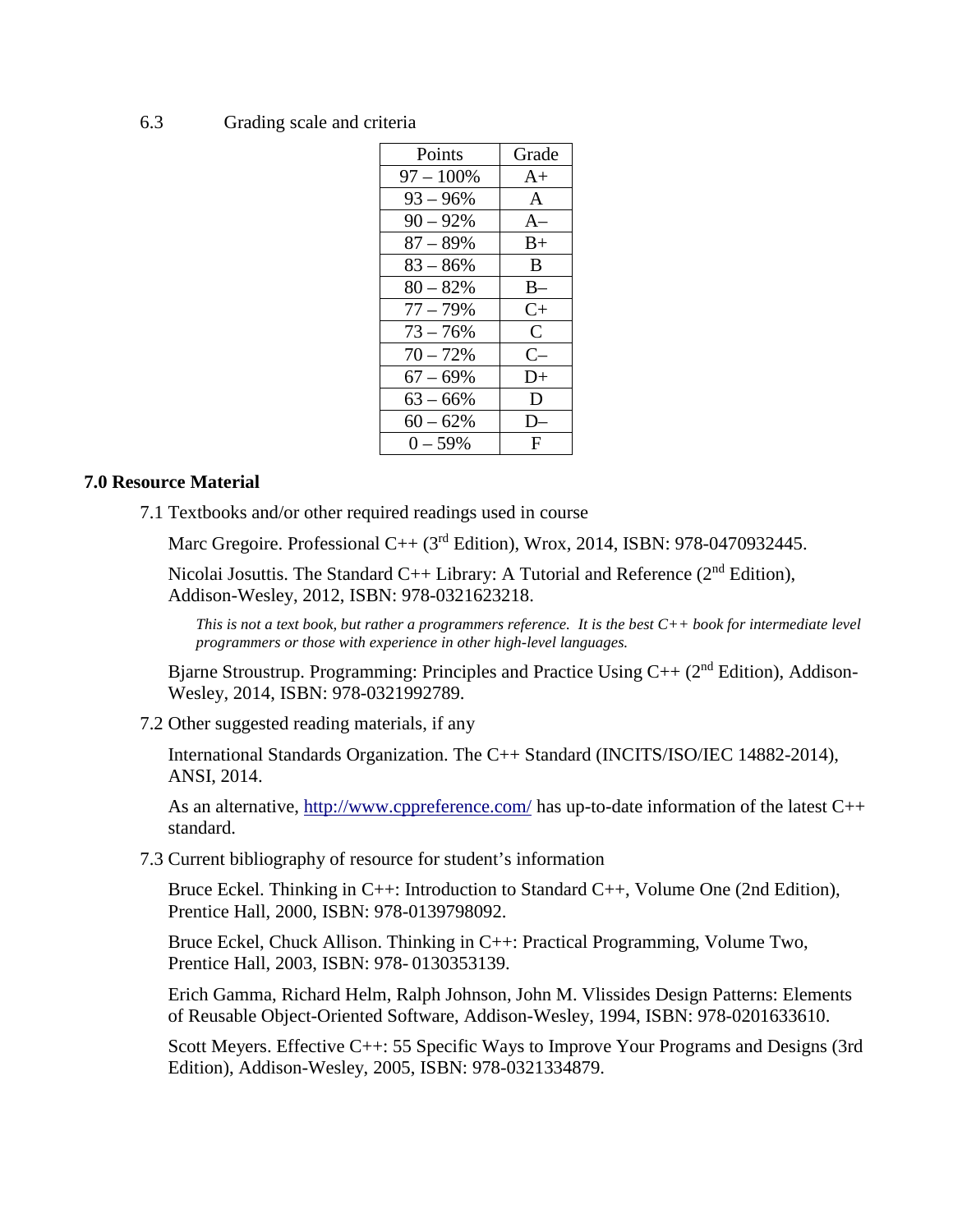Scott Meyers. Effective STL: 50 Specific Ways to Improve Your Use of the Standard Template Library, Addison-Wesley, 2001, ISBN: 978-0201749625.

Bjarne Stroustrup. The C++ Programming Language (4th Edition), Addison-Wesley, 2013, ISBN: 978-0321563842.

### **7.0 Computer Science Accreditation Board (CSAB) Category Content (class time in hours)**

| <b>CSAB</b> Category                   | Core | Advanced |
|----------------------------------------|------|----------|
| Data structures                        | 15   |          |
| Computer organization and architecture |      |          |
| Algorithms and software design         |      |          |
| Concepts of programming languages      |      |          |

### **8.0 Oral and Written Communications**

Every student is required to submit at least  $\_\_0$  written reports (not including exams, tests, quizzes, or commented programs) to typically  $\qquad$  pages and to make  $\qquad 0$  oral presentations of typically \_\_\_\_\_\_ minutes duration. Include only material that is graded for grammar, spelling, style, and so forth, as well as for technical content, completeness, and accuracy.

### **9.0 Social and Ethical Issues**

No coverage

# **10.0 Theoretical content**

Although the course does not cover any theoretical topics in depth, it does provide some theoretical of the following topics.

|      |                                                      | <b>Contact Hours</b> |
|------|------------------------------------------------------|----------------------|
|      | 10.1 Data representation (in memory and on disk)     | 3.0                  |
|      | 10.2 Explicit and implicit dynamic memory management | 3.0                  |
| 10.3 | Recursion                                            | 1.0                  |
| 10.4 | <b>Red-Black Trees</b>                               | 2.0                  |
|      | 10.5 Linked lists                                    | 1.0                  |

# **11.0 Problem analysis**

Students are expected to bring with them some of the analysis skills necessary for this course. Additional skills are obtained by working through the numerous assignments. All of the  $C_{++}$ libraries have analysis specifications given.

### **12.0 Solution design**

The focal point of the course is the design and implementation of solutions to problems, primarily in the context of the C++ programming language and the UNIX operating system.